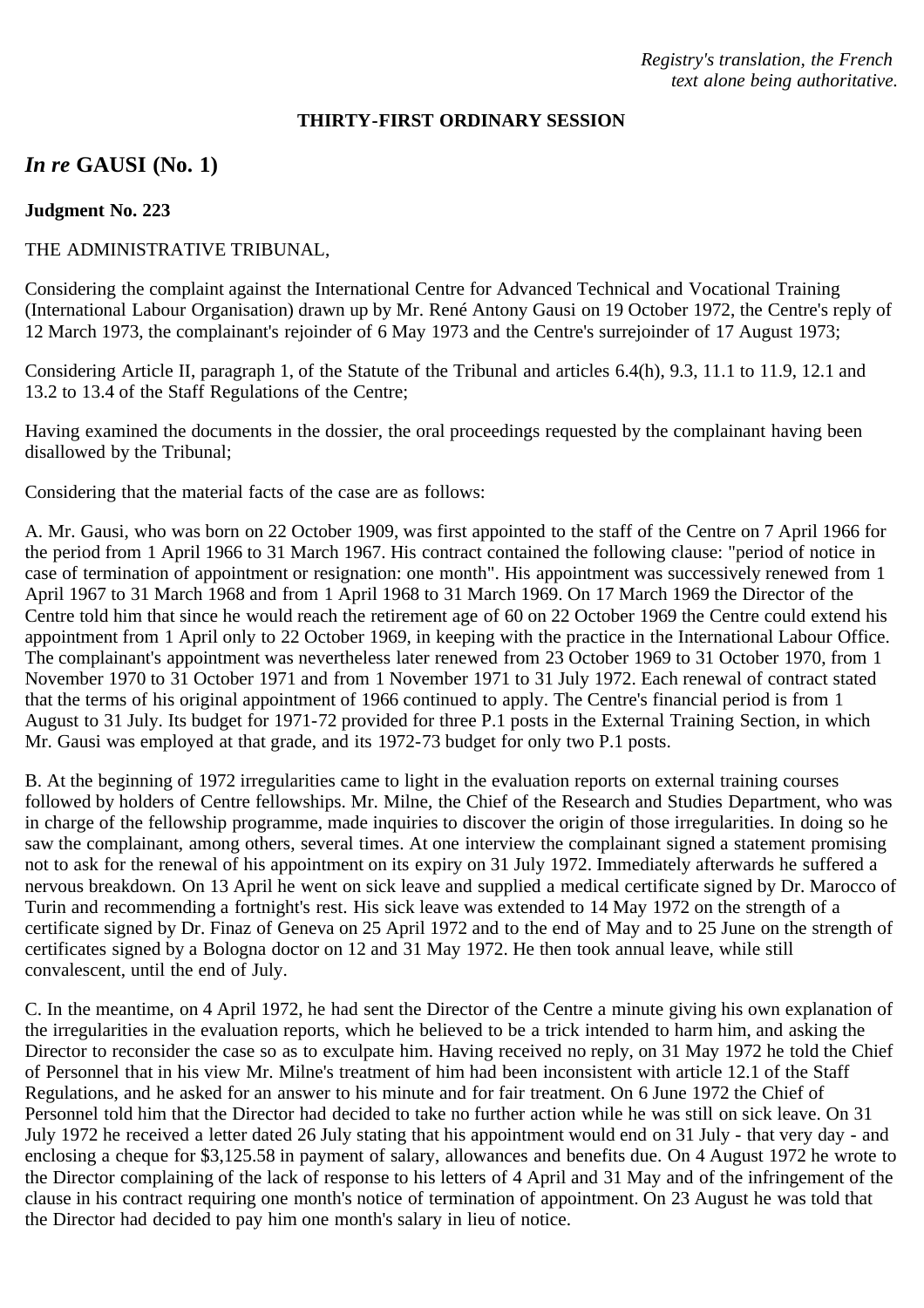D. The complainant contends that he was subjected to fierce and unjustifiably suspicious questioning about the irregularities in the evaluation reports and that no attempt was made to ascertain the truth of the matter. In these circumstances, and because he felt seriously upset, his promise not to ask for a renewal of appointment was obtained from him under duress. In his opinion this chain of circumstances was the cause of his nervous breakdown. He protests at the way in which his appointment was terminated: he was not told of the decision not to renew it until the very day it expired, even though he had been given to understand that it would be renewed. The Centre has made no reply to his claims, has carried out no really thorough inquiry and indeed has not imposed on him any of the sanctions set out in Chapter XI of the Staff Regulations.

E. Since he has ceased to be a staff member and therefore cannot, in his view, seek redress under the internal procedure, the complainant is appealing directly to the Tribunal. His claim reads as follows:

"(a) Considering the unwarranted and unfair treatment I have received and its serious effects on my health and that of my wife;

(b) Considering that my appointment was terminated without notice in disregard of the terms of my appointment;

(c) Considering that the payment of one month's salary cannot possibly compensate me for the serious prejudice I have suffered owing to the late notification of the decision;

I appeal to the Administrative Tribunal of the ILO to award me damages

1. amounting to one year's salary and allowances for the serious effects on my health and that of my wife; and

2. amounting to six months' salary and allowances for reducing my prospects of finding new employment owing to the late and untimely notification of the decision not to renew my appointment."

F. The Centre observes that the complainant bases his claims on two arguments: first, that the "unjustified and unfair treatment" which he suffered injured his health and that of his wife and, secondly, that the decision not to renew his appointment was unlawful because of the way in which it was notified to him. As to the first argument, the Centre maintains that unjustified and unfair treatment affords no grounds for a receivable complaint unless it is also unlawful. The Tribunal is competent to hear only complaints alleging nonobservance of the terms of appointment of officials or of provisions of the Staff Regulations. It may therefore review only the lawfulness of administrative decisions. In the present case the alleged unfair treatment consisted in a conversation between a chief of department carrying out an investigation and his subordinate. No decision was taken and no unlawful act committed, even supposing that the grounds for the investigation were mistaken. If the complainant is contending that unfair treatment made him ill and that his illness was attributable to his employment, then this is the first time he has claimed compensation for impairment of health due to his employment at the Centre. He has never asked for a decision on such a claim and has therefore failed to exhaust the internal means of appealing against refusal to compensate him. His claim for compensation for the alleged "unjustified and unfair treatment" is therefore irreceivable. As for his claim for compensation for the decision not to renew his appointment, the Centre points out that he failed to appeal against that decision to the Staff Relations Committee. "True, his failure to do so was an error of law, since a former staff member is obviously not relieved of the obligation to exhaust the internal means of redress before appealing to the Tribunal. But he must bear the consequences." The Centre therefore maintains that this claim, too, is irreceivable because of his failure to exhaust the internal means of redress.

G. The Centre further maintains that the complaint is ill-founded. In its view, the fact that in the course of the investigation carried out by his superior the complainant signed a statement promising not to seek renewal of his appointment shows that he felt condemned by the facts and unable to exculpate himself. He was not compelled to sign the statement. Indeed it had no value since an official has no right to renewal of his appointment and therefore cannot surrender any such right. The Centre believes that it cannot be accused of any unlawful act in that respect. As for its failure to answer the complainant's letters of 4 April and 51 May, it was only reasonable to postpone further action since he was demanding an inquiry which, being on leave, he could not himself attend. On his return there was no longer any call to meet his request since his appointment was to expire. As to his contention that the interview with his superior affected his health, it was for him to prove that his illness was attributable to the performance of his official duties. Yet he has never produced any evidence to support his contention. The decision not to renew his appointment was notified to him on behalf of the Director by a competent official, the chief of the Director's cabinet. It was regular in form, since the clause requiring one month's notice was to be interpreted as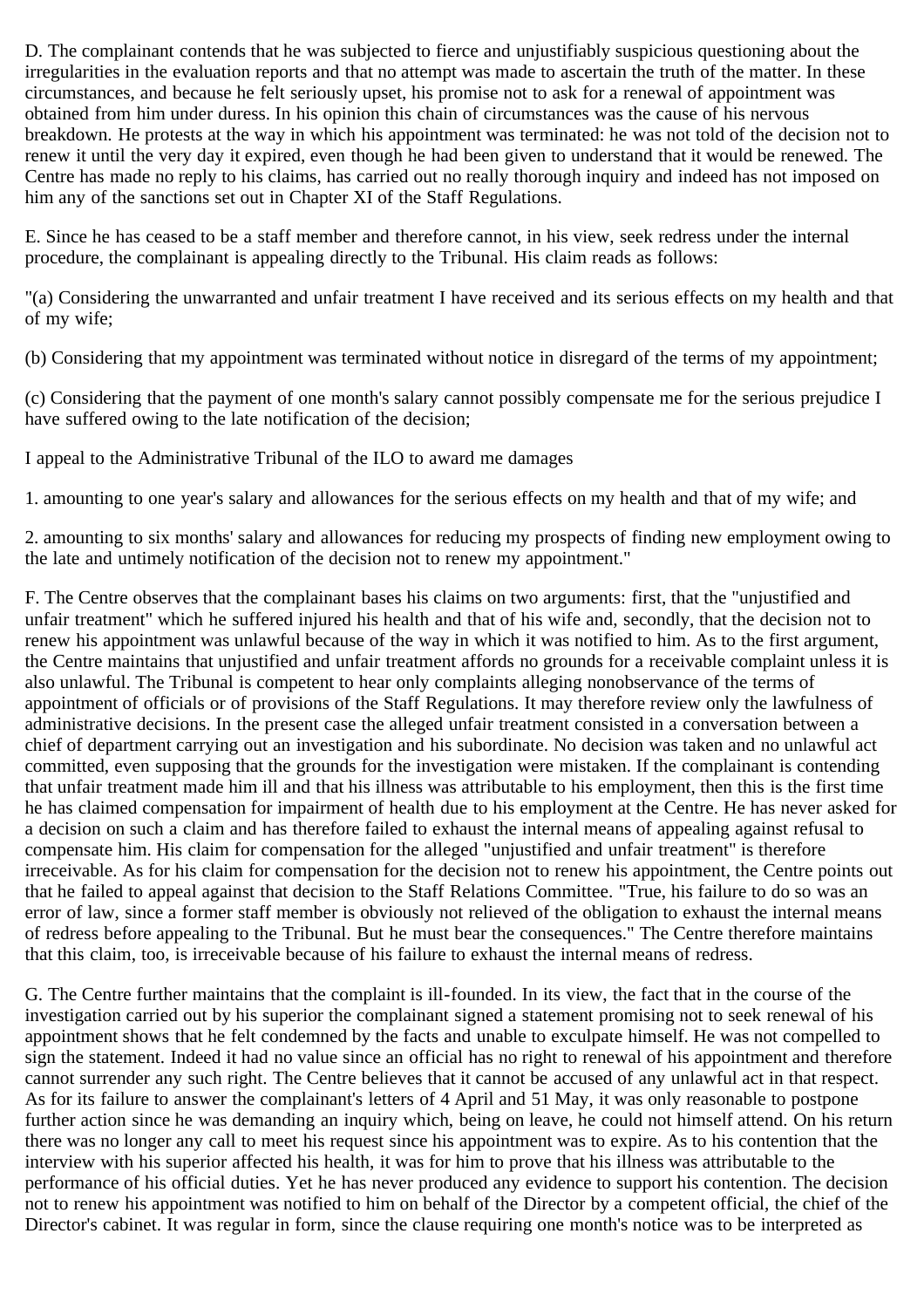applying only to termination of an appointment before its expiry by one of the parties. In any case the Centre paid financial compensation in lieu of notice even though it was not legally bound to do so. The decision was not tainted with any procedural irregularity since no procedural requirements are laid down. Nor was it based on an error of law or on incorrect facts. The principle that staff members do not generally have any right to renewal of their appointment applies a fortiori to staff members, like Mr. Gausi, who have passed the normal retirement age. The Centre's budget for 1972-73 provided for a reduction of one P.1 post in the complainant's section and it was therefore only reasonable that his appointment should be the one not renewed.

H. The Centre accordingly asks the Tribunal to declare the complaint irreceivable and, subsidiarily, to dismiss it on the merits.

## CONSIDERATIONS:

As to the receivability of the complaint

On 4 August 1972 Mr. Gausi addressed a complaint to the Director of the Centre against the decision of 26 July 1972 terminating his appointment. He thus complied with the rule that an official must make a complaint to the director of the organisation before filing a complaint with the Tribunal.

The Director of the Centre, who under article 12.1 of the Staff Regulations had the option of referring the complaint to the Staff Relations Committee, replied to Mr. Gausi's complaint by a decision of 23 August 1972 which gave the complainant only very partial satisfaction. The complainant was then entitled to submit to the Administrative Tribunal, as in fact he did, a receivable complaint clearly impugning the decisions of 26 July and 23 August referred to above.

As to the legality of the decision impugned

Article 13.3 of the Staff Regulations reads as follows:

"An official shall retire upon reaching his sixtieth birthday. In special cases the Director may retain an official in service until he reaches his sixty-fifth birthday. The Staff Relations Committee shall be consulted before a decision is taken to retain in service an official below the grade of P.5 and this Committee shall be informed of any decision to retain in service any other official."

In accordance with the above provision, officials of the Centre are retired at the age of sixty, but in exceptional cases the Director may retain an official in service until the age of sixty-five.

The text of article 13.3 allows the Director full discretion in determining the special cases in which an official may be retained in service beyond the normal age limit.

The Director thus enjoys discretionary power in this respect, and the Tribunal's competence to review the legality of the decision is confined to determining, among other things, whether the impugned decision is tainted by misuse of authority.

Although no reasons were given for the decision of 26 July 1972 indicating that Mr. Gausi's appointment with the Centre would end on 31 July and thus refusing to renew his appointment beyond that date, it appears from the evidence as a whole that the Director's decision was not based on the physical or mental inability of the complainant to carry out his duties, or on his unsatisfactory performance to date, or on the necessities of the service; that its sole purpose was to remove the complainant from the Centre in consequence of certain irregularities that had come to light in his service at the beginning of the year, without any serious inquiry giving all parties an opportunity of putting forward their views having been held to determine who was responsible, and without any disciplinary proceedings providing proper safeguards having been undertaken; that the decision, moreover, was based on mere suspicions unsupported by the slightest evidence, and is therefore tainted by misuse of authority and must be quashed

#### As to the amount of compensation

In assessing the compensation due to Mr. Gausi, account must be taken both of the extent of the material and moral prejudice he has suffered as a result of the decision of 26 July 1972 and, on the other hand, of the fact that